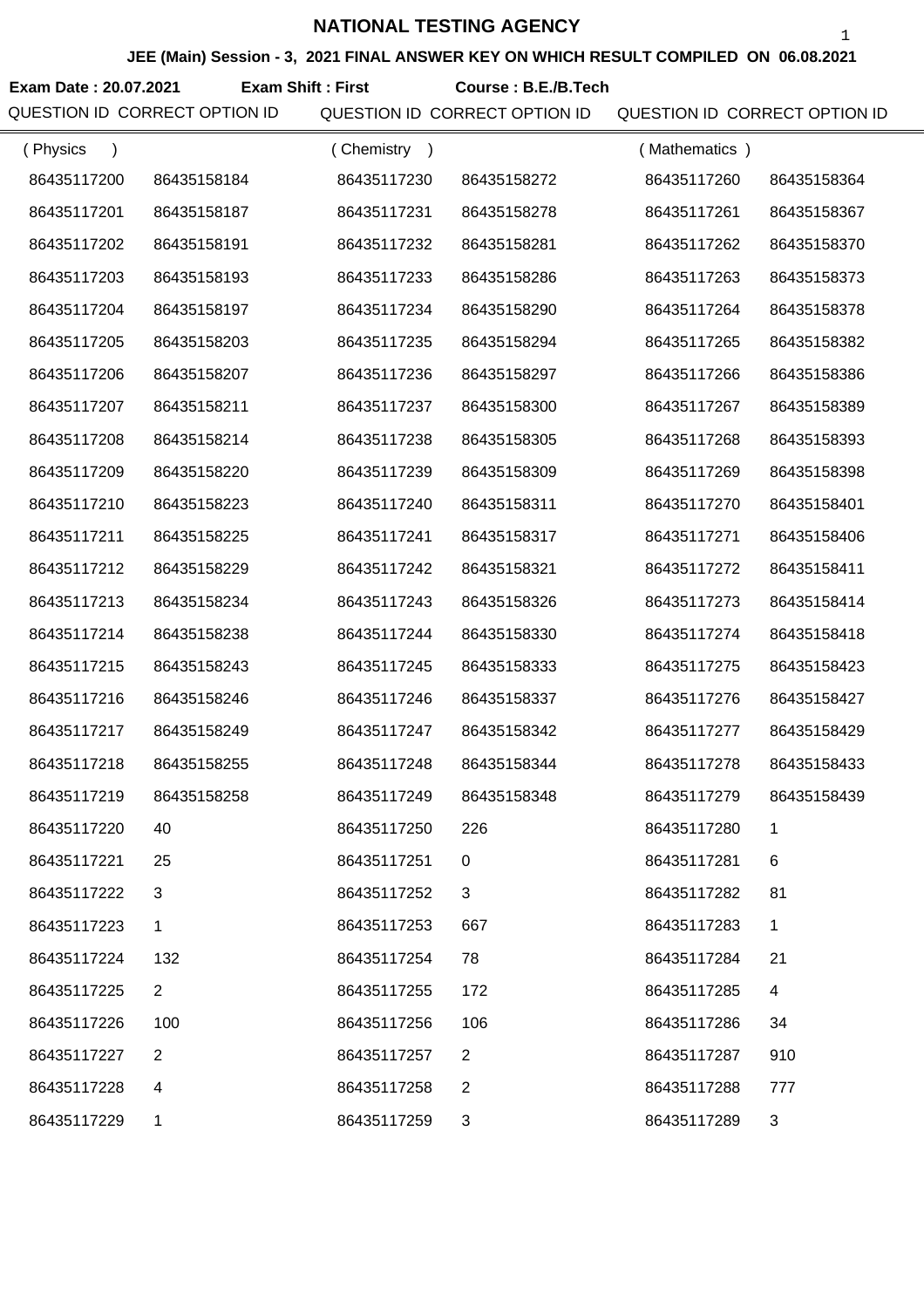**JEE (Main) Session - 3, 2021 FINAL ANSWER KEY ON WHICH RESULT COMPILED ON 06.08.2021**

**Exam Date : 20.07.2021 Course : B.E./B.Tech Exam Shift : Second**

QUESTION ID CORRECT OPTION ID QUESTION ID CORRECT OPTION ID QUESTION ID CORRECT OPTION ID

| (Physics<br>$\lambda$ |             | (Chemistry) |                | (Mathematics) |                |
|-----------------------|-------------|-------------|----------------|---------------|----------------|
| 86435117470           | 86435158992 | 86435117500 | 86435159083    | 86435117530   | 86435159171    |
| 86435117471           | 86435158996 | 86435117501 | 86435159086    | 86435117531   | 86435159176    |
| 86435117472           | 86435159001 | 86435117502 | 86435159089    | 86435117532   | 86435159179    |
| 86435117473           | 86435159004 | 86435117503 | 86435159093    | 86435117533   | 86435159184    |
| 86435117474           | 86435159008 | 86435117504 | 86435159097    | 86435117534   | 86435159190    |
| 86435117475           | 86435159014 | 86435117505 | 86435159103    | 86435117535   | 86435159193    |
| 86435117476           | 86435159018 | 86435117506 | 86435159106    | 86435117536   | 86435159195    |
| 86435117477           | 86435159020 | 86435117507 | 86435159112    | 86435117537   | 86435159202    |
| 86435117478           | 86435159025 | 86435117508 | 86435159114    | 86435117538   | 86435159205    |
| 86435117479           | 86435159027 | 86435117509 | 86435159118    | 86435117539   | 86435159209    |
| 86435117480           | 86435159031 | 86435117510 | 86435159122    | 86435117540   | 86435159214    |
| 86435117481           | 86435159035 | 86435117511 | 86435159128    | 86435117541   | 86435159217    |
| 86435117482           | 86435159039 | 86435117512 | 86435159130    | 86435117542   | 86435159219    |
| 86435117483           | 86435159044 | 86435117513 | 86435159133    | 86435117543   | 86435159224    |
| 86435117484           | 86435159050 | 86435117514 | 86435159138    | 86435117544   | 86435159229    |
| 86435117485           | 86435159052 | 86435117515 | 86435159143    | 86435117545   | 86435159232    |
| 86435117486           | 86435159056 | 86435117516 | 86435159145    | 86435117546   | 86435159238    |
| 86435117487           | 86435159059 | 86435117517 | 86435159150    | 86435117547   | 86435159239    |
| 86435117488           | 86435159063 | 86435117518 | 86435159154    | 86435117548   | 86435159245    |
| 86435117489           | 86435159070 | 86435117519 | 86435159159    | 86435117549   | 86435159249    |
| 86435117490           | 17258       | 86435117520 |                | 86435117550   | 9              |
| 86435117491           | 10          | 86435117521 | 8              | 86435117551   | 1              |
| 86435117492           | 125         | 86435117522 | 6              | 86435117552   | 9              |
| 86435117493           | 4           | 86435117523 | 68             | 86435117553   | 6              |
| 86435117494           | 20          | 86435117524 | 336            | 86435117554   | 1              |
| 86435117495           | 25          | 86435117525 | 1              | 86435117555   | 3              |
| 86435117496           | 192         | 86435117526 | 1              | 86435117556   | 7              |
| 86435117497           | 3           | 86435117527 | 1              | 86435117557   | 9              |
| 86435117498           | 200         | 86435117528 | 1              | 86435117558   | 108            |
| 86435117499           | 3           | 86435117529 | $\overline{2}$ | 86435117559   | $\overline{2}$ |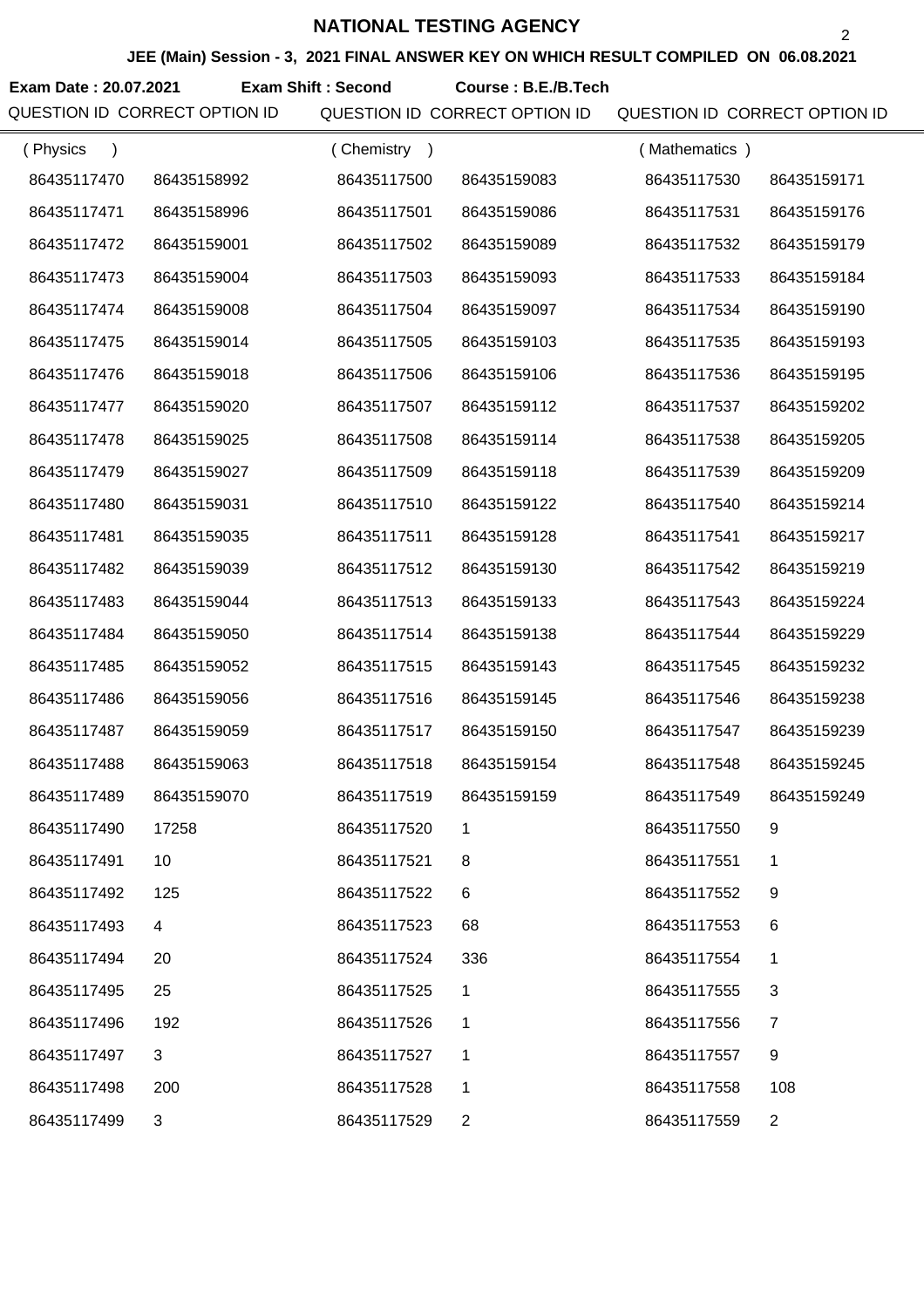**JEE (Main) Session - 3, 2021 FINAL ANSWER KEY ON WHICH RESULT COMPILED ON 06.08.2021**

**Exam Date : 22.07.2021 Course : B.E./B.Tech Exam Shift : Second**

QUESTION ID CORRECT OPTION ID QUESTION ID CORRECT OPTION ID QUESTION ID CORRECT OPTION ID

| (Physics    |             | (Chemistry) |                | (Mathematics) |                |
|-------------|-------------|-------------|----------------|---------------|----------------|
| 86435117740 | 86435159803 | 86435117770 | 86435159892    | 86435117800   | 86435159984    |
| 86435117741 | 86435159807 | 86435117771 | 86435159895    | 86435117801   | 86435159985    |
| 86435117742 | 86435159811 | 86435117772 | 86435159899    | 86435117802   | 86435159991    |
| 86435117743 | 86435159815 | 86435117773 | 86435159905    | 86435117803   | 86435159995    |
| 86435117744 | 86435159819 | 86435117774 | 86435159908    | 86435117804   | 86435159998    |
| 86435117745 | 86435159823 | 86435117775 | 86435159914    | 86435117805   | 86435160003    |
| 86435117746 | 86435159826 | 86435117776 | 86435159917    | 86435117806   | 86435160005    |
| 86435117747 | 86435159832 | 86435117777 | 86435159922    | 86435117807   | 86435160011    |
| 86435117748 | 86435159834 | 86435117778 | 86435159926    | 86435117808   | 86435160014    |
| 86435117749 | 86435159840 | 86435117779 | 86435159927    | 86435117809   | 86435160018    |
| 86435117750 | 86435159842 | 86435117780 | 86435159932    | 86435117810   | 86435160021    |
| 86435117751 | 86435159846 | 86435117781 | 86435159938    | 86435117811   | 86435160027    |
| 86435117752 | 86435159850 | 86435117782 | 86435159940    | 86435117812   | 86435160032    |
| 86435117753 | 86435159855 | 86435117783 | 86435159945    | 86435117813   | 86435160035    |
| 86435117754 | 86435159859 | 86435117784 | 86435159949    | 86435117814   | 86435160039    |
| 86435117755 | 86435159862 | 86435117785 | 86435159952    | 86435117815   | 86435160044    |
| 86435117756 | 86435159867 | 86435117786 | 86435159957    | 86435117816   | 86435160046    |
| 86435117757 | 86435159870 | 86435117787 | 86435159961    | 86435117817   | 86435160052    |
| 86435117758 | 86435159874 | 86435117788 | 86435159966    | 86435117818   | 86435160055    |
| 86435117759 | 86435159878 | 86435117789 | 86435159968    | 86435117819   | 86435160058    |
| 86435117760 | 3           | 86435117790 | 4              | 86435117820   | 720            |
| 86435117761 | 2           | 86435117791 | 106            | 86435117821   | 3125           |
| 86435117762 | 57          | 86435117792 | 12             | 86435117822   | $\overline{2}$ |
| 86435117763 | 60          | 86435117793 | 21             | 86435117823   | 96             |
| 86435117764 | 5           | 86435117794 | $\overline{2}$ | 86435117824   | 4              |
| 86435117765 | 4           | 86435117795 | 3              | 86435117825   | 1251           |
| 86435117766 | 15          | 86435117796 | $\overline{7}$ | 86435117826   | 8              |
| 86435117767 | 500         | 86435117797 | 1              | 86435117827   | 96             |
| 86435117768 | 2           | 86435117798 | 6              | 86435117828   | 4              |
| 86435117769 | 1           | 86435117799 | 78             | 86435117829   | 1 or 4         |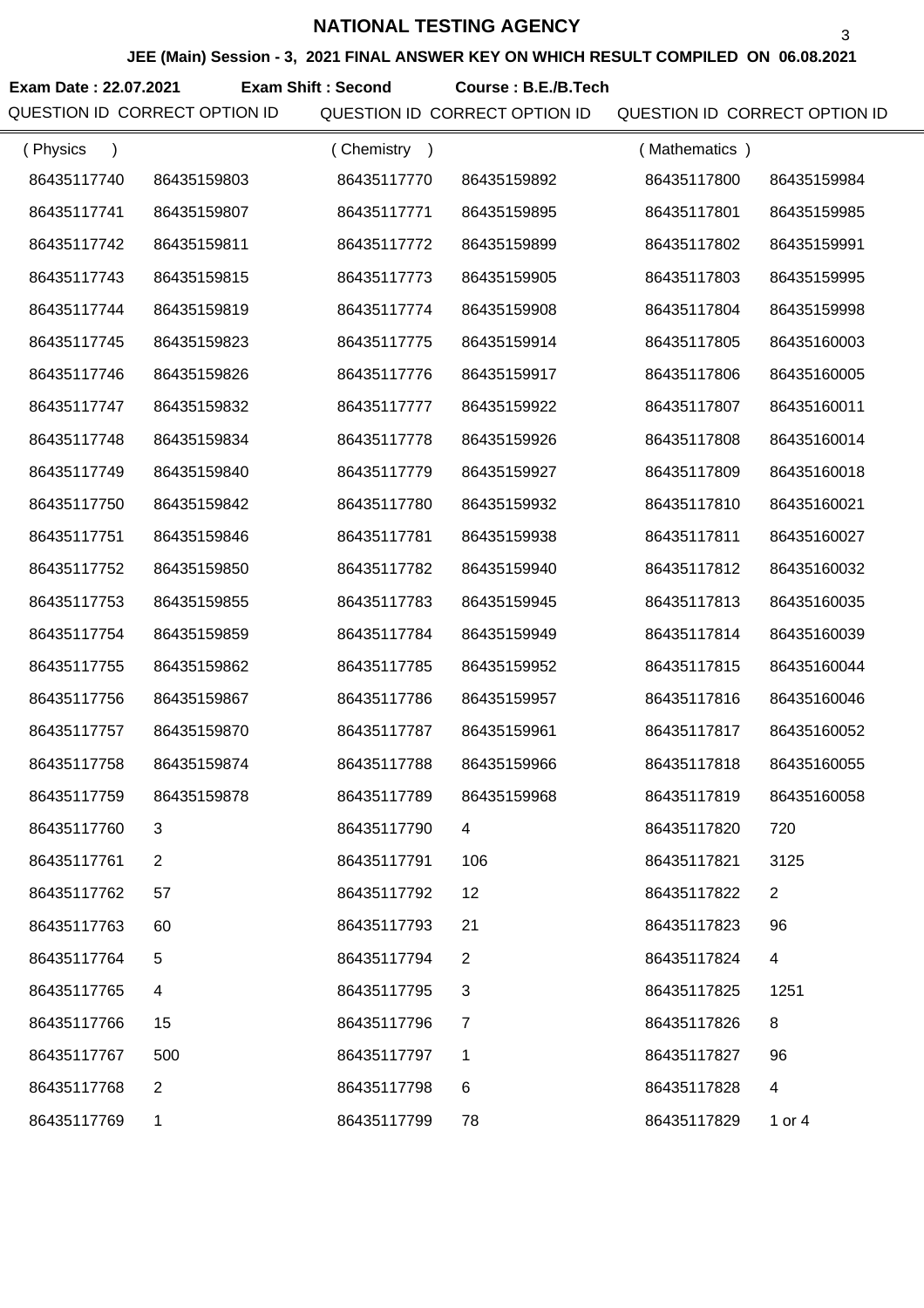**JEE (Main) Session - 3, 2021 FINAL ANSWER KEY ON WHICH RESULT COMPILED ON 06.08.2021**

**Exam Date : 25.07.2021 Course : B.E./B.Tech Exam Shift : First**

QUESTION ID CORRECT OPTION ID QUESTION ID CORRECT OPTION ID QUESTION ID CORRECT OPTION ID

| (Physics<br>$\lambda$ |                | (Chemistry) |                | (Mathematics) |              |
|-----------------------|----------------|-------------|----------------|---------------|--------------|
| 86435118190           | 86435161151    | 86435118220 | 86435161241    | 86435118250   | 86435161333  |
| 86435118191           | 86435161155    | 86435118221 | 86435161247    | 86435118251   | 86435161335  |
| 86435118192           | 86435161159    | 86435118222 | 86435161251    | 86435118252   | 86435161339  |
| 86435118193           | 86435161163    | 86435118223 | 86435161253    | 86435118253   | 86435161344  |
| 86435118194           | 86435161167    | 86435118224 | 86435161258    | 86435118254   | 86435161350  |
| 86435118195           | 86435161173    | 86435118225 | 86435161264    | 86435118255   | 86435161353  |
| 86435118196           | 86435161175    | 86435118226 | 86435161266    | 86435118256   | 86435161358  |
| 86435118197           | 86435161182    | 86435118227 | 86435161270    | 86435118257   | 86435161359  |
| 86435118198           | 86435161186    | 86435118228 | 86435161273    | 86435118258   | 86435161364  |
| 86435118199           | 86435161188    | 86435118229 | 86435161278    | 86435118259   | 86435161370  |
| 86435118200           | 86435161193    | 86435118230 | 86435161281    | 86435118260   | 86435161371  |
| 86435118201           | 86435161195    | 86435118231 | 86435161287    | 86435118261   | 86435161376  |
| 86435118202           | 86435161199    | 86435118232 | 86435161290    | 86435118262   | 86435161380  |
| 86435118203           | 86435161206    | 86435118233 | 86435161293    | 86435118263   | 86435161385  |
| 86435118204           | 86435161210    | 86435118234 | 86435161299    | 86435118264   | 86435161390  |
| 86435118205           | 86435161214    | 86435118235 | 86435161302    | 86435118265   | 86435161393  |
| 86435118206           | 86435161215    | 86435118236 | 86435161305    | 86435118266   | 86435161397  |
| 86435118207           | 86435161221    | 86435118237 | 86435161311    | 86435118267   | 86435161401  |
| 86435118208           | 86435161225    | 86435118238 | 86435161316    | 86435118268   | 86435161404  |
| 86435118209           | 86435161230    | 86435118239 | 86435161320    | 86435118269   | 86435161408  |
| 86435118210           | 25             | 86435118240 | 18             | 86435118270   | 210          |
| 86435118211           | 10             | 86435118241 | 26             | 86435118271   | 3            |
| 86435118212           | $\overline{2}$ | 86435118242 | $\overline{2}$ | 86435118272   | 1            |
| 86435118213           | 74             | 86435118243 | 10             | 86435118273   | 3            |
| 86435118214           | 10             | 86435118244 | 101            | 86435118274   | 4            |
| 86435118215           | 80             | 86435118245 | 25             | 86435118275   | 164          |
| 86435118216           | 50             | 86435118246 | 25             | 86435118276   | 11           |
| 86435118217           | 6000           | 86435118247 | 24             | 86435118277   | 16           |
| 86435118218           | 13             | 86435118248 | 464            | 86435118278   | 238          |
| 86435118219           | 22             | 86435118249 | $\mathbf 0$    | 86435118279   | $\mathbf{1}$ |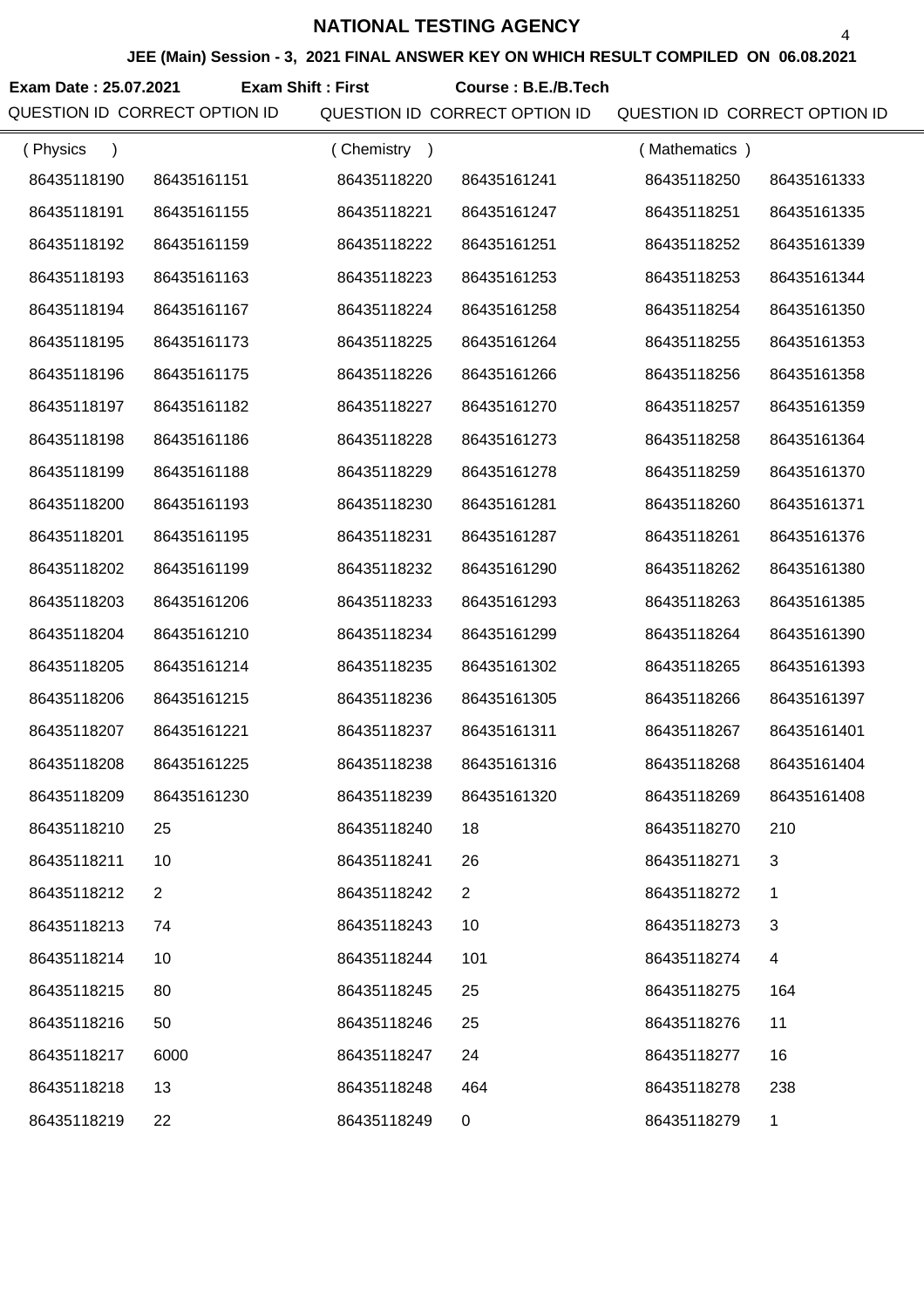**JEE (Main) Session - 3, 2021 FINAL ANSWER KEY ON WHICH RESULT COMPILED ON 06.08.2021**

**Exam Date : 25.07.2021 Course : B.E./B.Tech Exam Shift : Second**

QUESTION ID CORRECT OPTION ID QUESTION ID CORRECT OPTION ID QUESTION ID CORRECT OPTION ID

| (Physics<br>$\lambda$ |             | (Chemistry<br>$\overline{\phantom{a}}$ |                | (Mathematics) |             |
|-----------------------|-------------|----------------------------------------|----------------|---------------|-------------|
| 86435118370           | 86435161694 | 86435118400                            | 86435161784    | 86435118430   | 86435161871 |
| 86435118371           | 86435161695 | 86435118401                            | 86435161786    | 86435118431   | 86435161877 |
| 86435118372           | 86435161700 | 86435118402                            | 86435161792    | 86435118432   | 86435161880 |
| 86435118373           | 86435161703 | 86435118403                            | 86435161794    | 86435118433   | 86435161886 |
| 86435118374           | 86435161707 | 86435118404                            | 86435161797    | 86435118434   | 86435161890 |
| 86435118375           | 86435161711 | 86435118405                            | 86435161803    | 86435118435   | 86435161893 |
| 86435118376           | 86435161718 | 86435118406                            | 86435161806    | 86435118436   | 86435161898 |
| 86435118377           | 86435161722 | 86435118407                            | 86435161812    | 86435118437   | 86435161902 |
| 86435118378           | 86435161725 | 86435118408                            | 86435161816    | 86435118438   | 86435161903 |
| 86435118379           | 86435161727 | 86435118409                            | 86435161818    | 86435118439   | 86435161907 |
| 86435118380           | 86435161731 | 86435118410                            | 86435161822    | 86435118440   | 86435161912 |
| 86435118381           | 86435161737 | 86435118411                            | 86435161828    | 86435118441   | 86435161916 |
| 86435118382           | 86435161741 | 86435118412                            | 86435161829    | 86435118442   | 86435161920 |
| 86435118383           | 86435161743 | 86435118413                            | 86435161834    | 86435118443   | 86435161924 |
| 86435118384           | 86435161747 | 86435118414                            | 86435161838    | 86435118444   | 86435161929 |
| 86435118385           | 86435161752 | 86435118415                            | 86435161842    | 86435118445   | 86435161931 |
| 86435118386           | 86435161757 | 86435118416                            | 86435161845    | 86435118446   | 86435161936 |
| 86435118387           | 86435161760 | 86435118417                            | 86435161849    | 86435118447   | 86435161942 |
| 86435118388           | 86435161764 | 86435118418                            | 86435161853    | 86435118448   | 86435161943 |
| 86435118389           | 86435161768 | 86435118419                            | 86435161859    | 86435118449   | 86435161948 |
| 86435118390           | 450         | 86435118420                            |                | 86435118450   |             |
| 86435118391           | 4           | 86435118421                            | 927            | 86435118451   | 1           |
| 86435118392           | 25          | 86435118422                            | 58             | 86435118452   | 98          |
| 86435118393           | 45          | 86435118423                            | 50             | 86435118453   | 13          |
| 86435118394           | 500         | 86435118424                            | 250            | 86435118454   | 4           |
| 86435118395           | 125         | 86435118425                            | 1              | 86435118455   | 1           |
| 86435118396           | 10          | 86435118426                            | 4              | 86435118456   | 55          |
| 86435118397           | 27          | 86435118427                            | 10             | 86435118457   | 60          |
| 86435118398           | 5           | 86435118428                            | 12             | 86435118458   | 3           |
| 86435118399           | 1           | 86435118429                            | $\overline{2}$ | 86435118459   | 39          |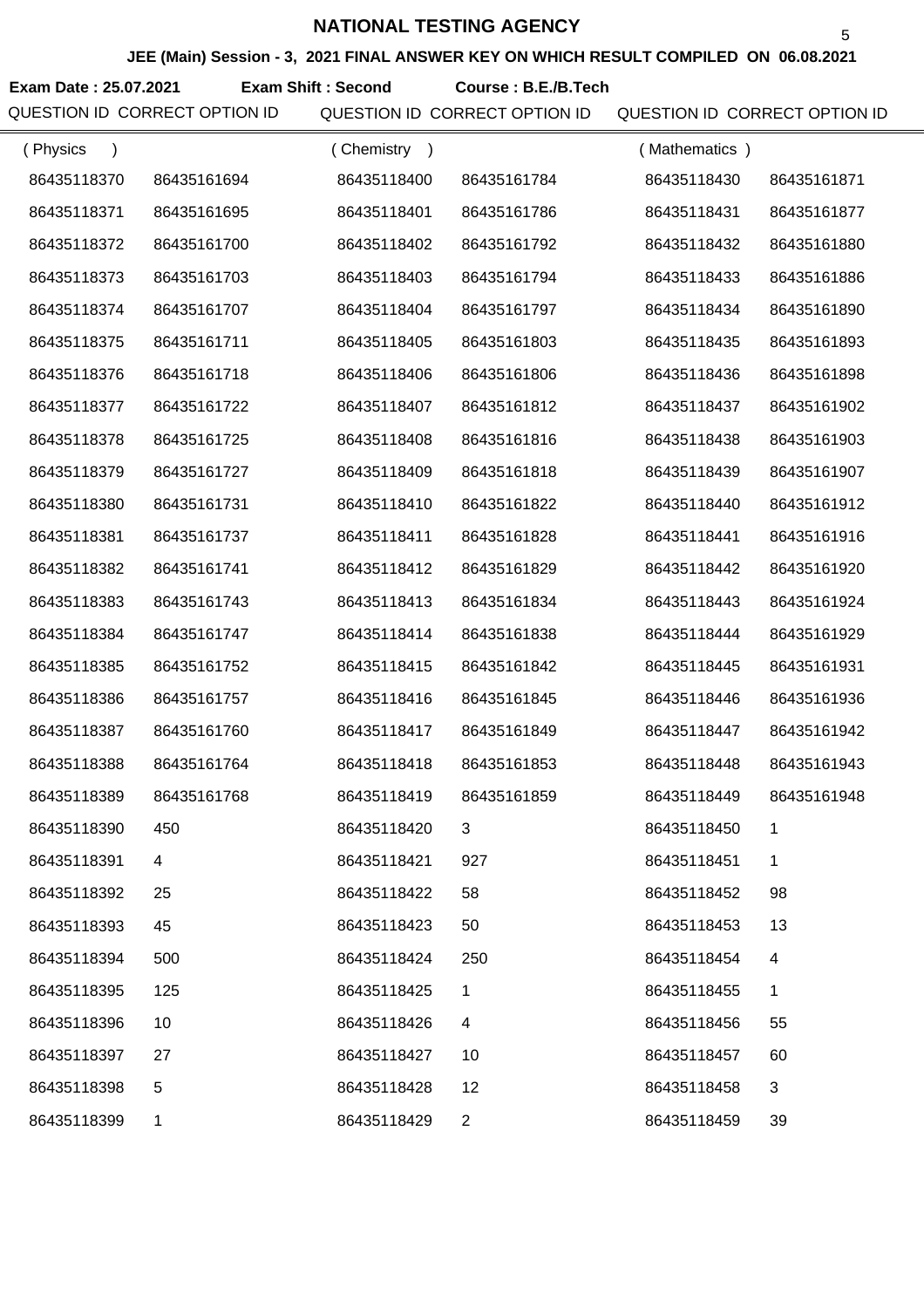**JEE (Main) Session - 3, 2021 FINAL ANSWER KEY ON WHICH RESULT COMPILED ON 06.08.2021**

**Exam Date : 27.07.2021 Course : B.E./B.Tech Exam Shift : First**

QUESTION ID CORRECT OPTION ID QUESTION ID CORRECT OPTION ID QUESTION ID CORRECT OPTION ID

| (Physics<br>$\lambda$ |              | (Chemistry<br>$\rightarrow$ |                | (Mathematics) |                |
|-----------------------|--------------|-----------------------------|----------------|---------------|----------------|
| 86435118820           | 86435163042  | 86435118850                 | 86435163134    | 86435118880   | 86435163223    |
| 86435118821           | 86435163047  | 86435118851                 | 86435163135    | 86435118881   | 86435163228    |
| 86435118822           | 86435163049  | 86435118852                 | 86435163142    | 86435118882   | 86435163232    |
| 86435118823           | 86435163053  | 86435118853                 | 86435163145    | 86435118883   | 86435163234    |
| 86435118824           | 86435163057  | 86435118854                 | 86435163148    | 86435118884   | 86435163238    |
| 86435118825           | 86435163062  | 86435118855                 | 86435163153    | 86435118885   | 86435163242    |
| 86435118826           | 86435163065  | 86435118856                 | 86435163155    | 86435118886   | 86435163246    |
| 86435118827           | 86435163072  | 86435118857                 | 86435163161    | 86435118887   | 86435163251    |
| 86435118828           | 86435163074  | 86435118858                 | 86435163165    | 86435118888   | 86435163255    |
| 86435118829           | 86435163078  | 86435118859                 | 86435163168    | 86435118889   | 86435163257    |
| 86435118830           | 86435163082  | 86435118860                 | 86435163173    | 86435118890   | 86435163264    |
| 86435118831           | 86435163088  | 86435118861                 | 86435163176    | 86435118891   | 86435163265    |
| 86435118832           | 86435163091  | 86435118862                 | 86435163179    | 86435118892   | 86435163269    |
| 86435118833           | 86435163094  | 86435118863                 | 86435163184    | 86435118893   | 86435163274    |
| 86435118834           | 86435163098  | 86435118864                 | 86435163187    | 86435118894   | 86435163277    |
| 86435118835           | 86435163103  | 86435118865                 | 86435163191    | 86435118895   | 86435163283    |
| 86435118836           | 86435163106  | 86435118866                 | 86435163197    | 86435118896   | 86435163287    |
| 86435118837           | 86435163110  | 86435118867                 | 86435163202    | 86435118897   | 86435163291    |
| 86435118838           | 86435163113  | 86435118868                 | 86435163203    | 86435118898   | 86435163294    |
| 86435118839           | 86435163120  | 86435118869                 | 86435163208    | 86435118899   | 86435163297    |
| 86435118840           |              | 86435118870                 |                | 86435118900   |                |
| 86435118841           | 8            | 86435118871                 | 0              | 86435118901   | 6              |
| 86435118842           | 20           | 86435118872                 | 31             | 86435118902   | 16             |
| 86435118843           | 25           | 86435118873                 | 15             | 86435118903   | $\overline{2}$ |
| 86435118844           | 600          | 86435118874                 | 1396           | 86435118904   | 1              |
| 86435118845           | 910          | 86435118875                 | 12             | 86435118905   | 3              |
| 86435118846           | 150          | 86435118876                 | 17             | 86435118906   | 5              |
| 86435118847           | 112          | 86435118877                 | $\overline{2}$ | 86435118907   | 490            |
| 86435118848           | $\mathbf{3}$ | 86435118878                 | 108            | 86435118908   | $\overline{2}$ |
| 86435118849           | 1            | 86435118879                 | 19             | 86435118909   | 5              |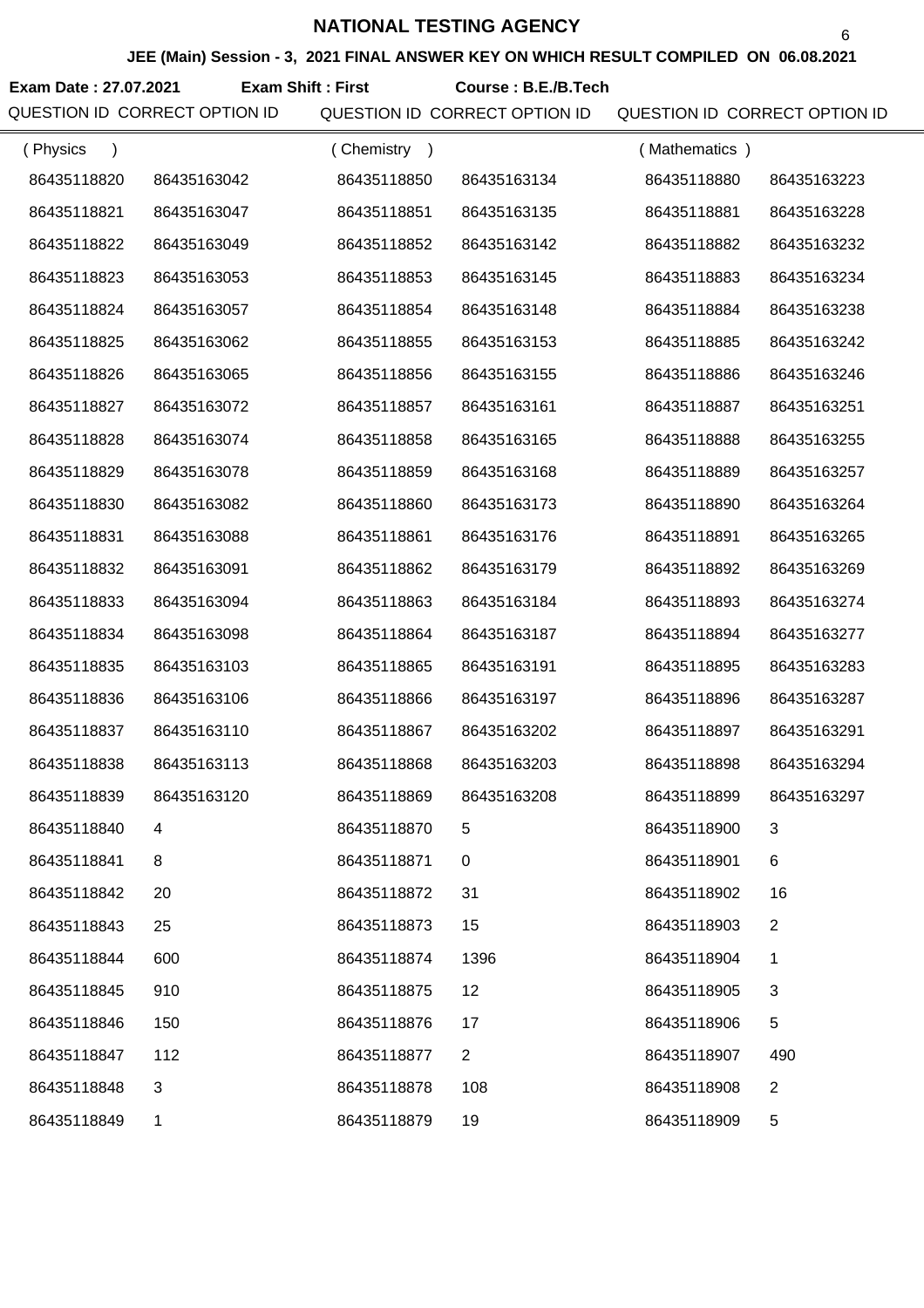**JEE (Main) Session - 3, 2021 FINAL ANSWER KEY ON WHICH RESULT COMPILED ON 06.08.2021**

**Exam Date : 27.07.2021 Course : B.E./B.Tech Exam Shift : Second**

QUESTION ID CORRECT OPTION ID QUESTION ID CORRECT OPTION ID QUESTION ID CORRECT OPTION ID

| (Physics<br>$\lambda$ |                | (Chemistry) |             | (Mathematics) |                |
|-----------------------|----------------|-------------|-------------|---------------|----------------|
| 86435119180           | 86435164122    | 86435119210 | 86435164211 | 86435119240   | 86435164303    |
| 86435119181           | 86435164126    | 86435119211 | 86435164216 | 86435119241   | 86435164305    |
| 86435119182           | 86435164130    | 86435119212 | 86435164219 | 86435119242   | 86435164311    |
| 86435119183           | 86435164135    | 86435119213 | 86435164226 | 86435119243   | 86435164314    |
| 86435119184           | 86435164138    | 86435119214 | 86435164229 | 86435119244   | 86435164320    |
| 86435119185           | 86435164142    | 86435119215 | 86435164231 | 86435119245   | 86435164323    |
| 86435119186           | 86435164145    | 86435119216 | 86435164238 | 86435119246   | 86435164327    |
| 86435119187           | 86435164150    | 86435119217 | 86435164241 | 86435119247   | 86435164329    |
| 86435119188           | 86435164156    | 86435119218 | 86435164245 | 86435119248   | 86435164335    |
| 86435119189           | 86435164157    | 86435119219 | 86435164247 | 86435119249   | 86435164338    |
| 86435119190           | 86435164163    | 86435119220 | 86435164251 | 86435119250   | 86435164344    |
| 86435119191           | 86435164167    | 86435119221 | 86435164256 | 86435119251   | 86435164347    |
| 86435119192           | 86435164171    | 86435119222 | 86435164261 | 86435119252   | 86435164349    |
| 86435119193           | 86435164174    | 86435119223 | 86435164263 | 86435119253   | 86435164354    |
| 86435119194           | 86435164178    | 86435119224 | 86435164267 | 86435119254   | 86435164357    |
| 86435119195           | 86435164184    | 86435119225 | 86435164273 | 86435119255   | 86435164363    |
| 86435119196           | 86435164188    | 86435119226 | 86435164275 | 86435119256   | 86435164367    |
| 86435119197           | 86435164190    | 86435119227 | 86435164280 | 86435119257   | 86435164371    |
| 86435119198           | 86435164193    | 86435119228 | 86435164286 | 86435119258   | 86435164373    |
| 86435119199           | 86435164199    | 86435119229 | 86435164288 | 86435119259   | 86435164378    |
| 86435119200           |                | 86435119230 | 875         | 86435119260   |                |
| 86435119201           | 1              | 86435119231 | 10          | 86435119261   | 2020           |
| 86435119202           | 60             | 86435119232 | 82          | 86435119262   | 924            |
| 86435119203           | 10             | 86435119233 | 125         | 86435119263   | 7              |
| 86435119204           | 6              | 86435119234 | 16          | 86435119264   | 2              |
| 86435119205           | 9              | 86435119235 | 28          | 86435119265   | 5              |
| 86435119206           | 2              | 86435119236 | 300         | 86435119266   | 9              |
| 86435119207           | 30             | 86435119237 | 6           | 86435119267   | 3              |
| 86435119208           | $\overline{2}$ | 86435119238 | 60          | 86435119268   | 832            |
| 86435119209           | $\overline{2}$ | 86435119239 | 1575        | 86435119269   | $\overline{2}$ |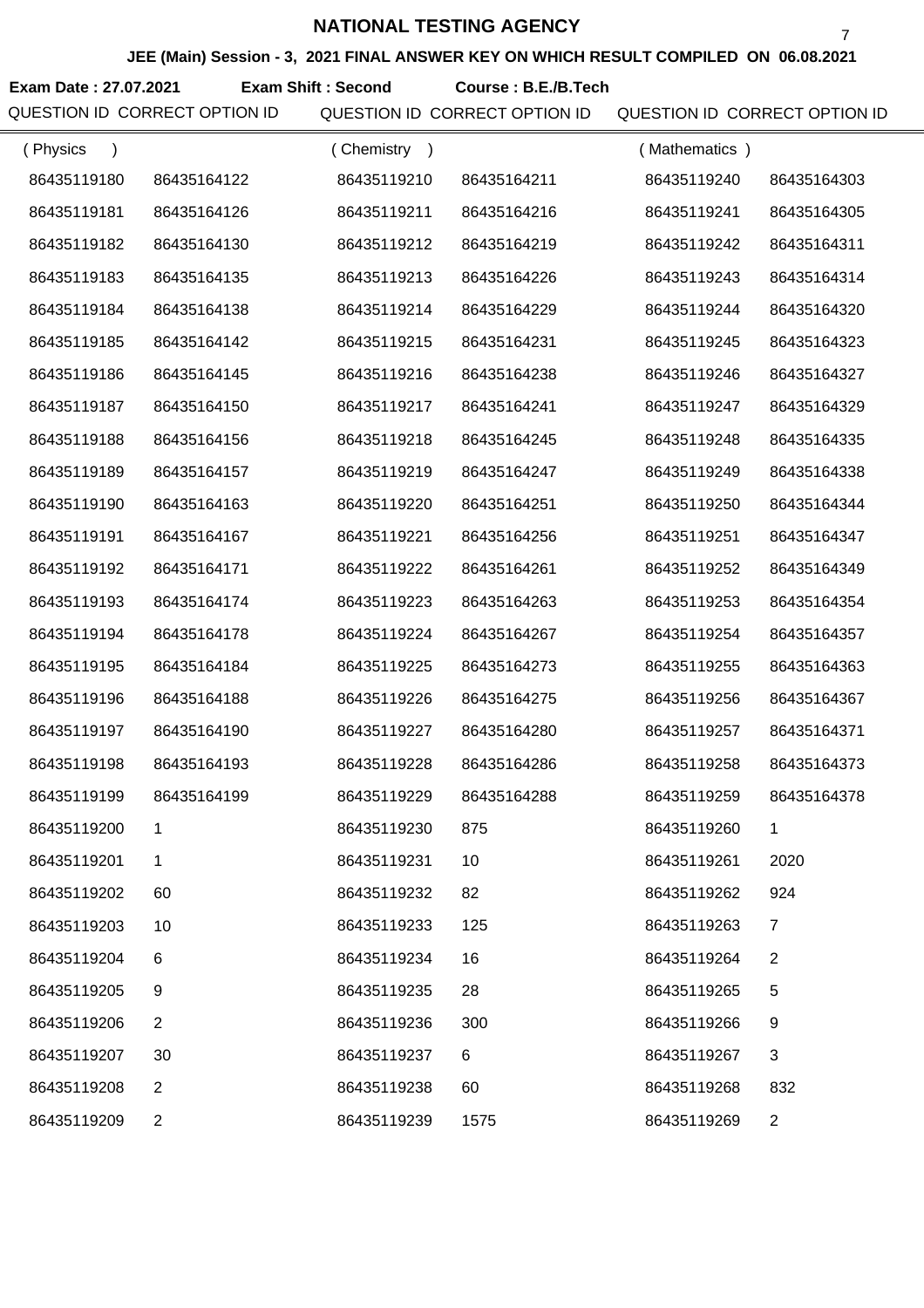**JEE (Main) Session - 3, 2021 FINAL ANSWER KEY ON WHICH RESULT COMPILED ON 06.08.2021**

**Exam Date : 03.08.2021 Course : B.E./B.Tech Exam Shift : First**

QUESTION ID CORRECT OPTION ID QUESTION ID CORRECT OPTION ID QUESTION ID CORRECT OPTION ID

| (Physics   |                | Chemistry<br>$\rightarrow$ |                | (Mathematics) |                |
|------------|----------------|----------------------------|----------------|---------------|----------------|
| 6760331081 | 6760333243     | 6760331111                 | 6760333333     | 6760331141    | 6760333424     |
| 6760331082 | 6760333246     | 6760331112                 | 6760333337     | 6760331142    | 6760333428     |
| 6760331083 | 6760333250     | 6760331113                 | 6760333341     | 6760331143    | 6760333432     |
| 6760331084 | 6760333255     | 6760331114                 | 6760333344     | 6760331144    | 6760333436     |
| 6760331085 | 6760333260     | 6760331115                 | 6760333348     | 6760331145    | 6760333438     |
| 6760331086 | 6760333261     | 6760331116                 | 6760333351     | 6760331146    | 6760333442     |
| 6760331087 | 6760333267     | 6760331117                 | 6760333356     | 6760331147    | 6760333447     |
| 6760331088 | 6760333272     | 6760331118                 | 6760333361     | 6760331148    | 6760333450     |
| 6760331089 | 6760333276     | 6760331119                 | 6760333366     | 6760331149    | 6760333456     |
| 6760331090 | 6760333277     | 6760331120                 | 6760333368     | 6760331150    | 6760333460     |
| 6760331091 | 6760333281     | 6760331121                 | 6760333373     | 6760331151    | 6760333461     |
| 6760331092 | 6760333286     | 6760331122                 | 6760333375     | 6760331152    | 6760333468     |
| 6760331093 | 6760333292     | 6760331123                 | 6760333380     | 6760331153    | 6760333469     |
| 6760331094 | 6760333296     | 6760331124                 | 6760333386     | 6760331154    | 6760333475     |
| 6760331095 | 6760333300     | 6760331125                 | 6760333389     | 6760331155    | 6760333480     |
| 6760331096 | 6760333302     | 6760331126                 | 6760333394     | 6760331156    | 6760333482     |
| 6760331097 | 6760333306     | 6760331127                 | 6760333395     | 6760331157    | 6760333486     |
| 6760331098 | 6760333312     | 6760331128                 | 6760333401     | 6760331158    | 6760333492     |
| 6760331099 | 6760333315     | 6760331129                 | 6760333403     | 6760331159    | 6760333495     |
| 6760331100 | 6760333318     | 6760331130                 | 6760333409     | 6760331160    | 6760333500     |
| 6760331101 | 380            | 6760331131                 | 40             | 6760331161    | 8              |
| 6760331102 | 48800          | 6760331132                 | $\overline{2}$ | 6760331162    | 6              |
| 6760331103 | 44             | 6760331133                 | 1              | 6760331163    | 15             |
| 6760331104 | 1              | 6760331134                 | 495            | 6760331164    | 64             |
| 6760331105 | 1              | 6760331135                 | 55555          | 6760331165    | $\overline{2}$ |
| 6760331106 | $\overline{2}$ | 6760331136                 | 64             | 6760331166    | 23             |
| 6760331107 | 441            | 6760331137                 | 2              | 6760331167    | 6              |
| 6760331108 | 38400          | 6760331138                 | 6              | 6760331168    | 11             |
| 6760331109 | $\overline{2}$ | 6760331139                 | 3              | 6760331169    | 4              |
| 6760331110 | 45             | 6760331140                 | 75             | 6760331170    | $\overline{c}$ |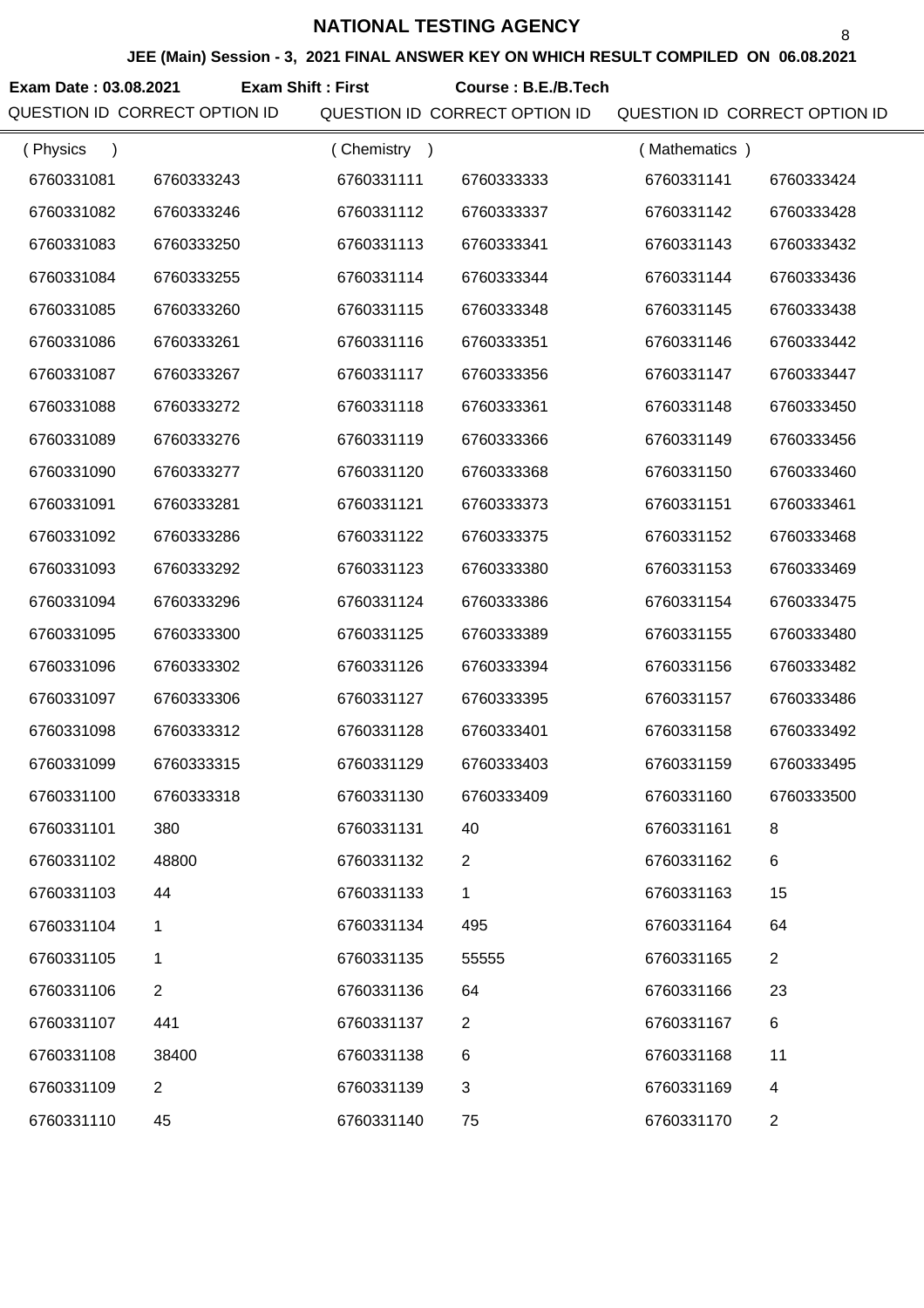**JEE (Main) Session - 3, 2021 FINAL ANSWER KEY ON WHICH RESULT COMPILED ON 06.08.2021**

**Exam Date : 03.08.2021 Course : B.E./B.Tech Exam Shift : Second**

QUESTION ID CORRECT OPTION ID QUESTION ID CORRECT OPTION ID QUESTION ID CORRECT OPTION ID

| (Physics   |                | (Chemistry<br>$\rightarrow$ |                | (Mathematics) |                |
|------------|----------------|-----------------------------|----------------|---------------|----------------|
| 6760331351 | 6760334051     | 6760331381                  | 6760334142     | 6760331411    | 6760334234     |
| 6760331352 | 6760334056     | 6760331382                  | 6760334148     | 6760331412    | 6760334237     |
| 6760331353 | 6760334060     | 6760331383                  | 6760334151     | 6760331413    | 6760334241     |
| 6760331354 | 6760334064     | 6760331384                  | 6760334153     | 6760331414    | 6760334244     |
| 6760331355 | 6760334068     | 6760331385                  | 6760334158     | 6760331415    | 6760334248     |
| 6760331356 | 6760334071     | 6760331386                  | 6760334162     | 6760331416    | 6760334251     |
| 6760331357 | 6760334078     | 6760331387                  | 6760334166     | 6760331417    | 6760334256     |
| 6760331358 | 6760334079     | 6760331388                  | 6760334171     | 6760331418    | 6760334261     |
| 6760331359 | 6760334083     | 6760331389                  | 6760334175     | 6760331419    | 6760334264     |
| 6760331360 | 6760334089     | 6760331390                  | 6760334178     | 6760331420    | 6760334269     |
| 6760331361 | 6760334092     | 6760331391                  | 6760334181     | 6760331421    | 6760334272     |
| 6760331362 | 6760334098     | 6760331392                  | 6760334187     | 6760331422    | 6760334277     |
| 6760331363 | 6760334102     | 6760331393                  | 6760334191     | 6760331423    | 6760334279     |
| 6760331364 | 6760334106     | 6760331394                  | 6760334194     | 6760331424    | 6760334285     |
| 6760331365 | 6760334109     | 6760331395                  | 6760334198     | 6760331425    | 6760334288     |
| 6760331366 | 6760334112     | 6760331396                  | 6760334202     | 6760331426    | 6760334292     |
| 6760331367 | 6760334115     | 6760331397                  | 6760334207     | 6760331427    | 6760334297     |
| 6760331368 | 6760334120     | 6760331398                  | 6760334209     | 6760331428    | 6760334300     |
| 6760331369 | 6760334123     | 6760331399                  | 6760334215     | 6760331429    | 6760334306     |
| 6760331370 | 6760334127     | 6760331400                  | 6760334217     | 6760331430    | 6760334307     |
| 6760331371 | 16             | 6760331401                  | 87             | 6760331431    |                |
| 6760331372 | 40             | 6760331402                  | 37             | 6760331432    | 7200           |
| 6760331373 | 9              | 6760331403                  | 9              | 6760331433    | 1350           |
| 6760331374 | 5              | 6760331404                  | 1              | 6760331434    | 3              |
| 6760331375 | 12             | 6760331405                  | 10             | 6760331435    | 9              |
| 6760331376 | 4              | 6760331406                  | 3776           | 6760331436    | 100            |
| 6760331377 | 87             | 6760331407                  | 69             | 6760331437    | 30             |
| 6760331378 | $\overline{2}$ | 6760331408                  | 398            | 6760331438    | 11             |
| 6760331379 | 5500           | 6760331409                  | 3              | 6760331439    | 600            |
| 6760331380 | 10             | 6760331410                  | $\overline{2}$ | 6760331440    | $\overline{7}$ |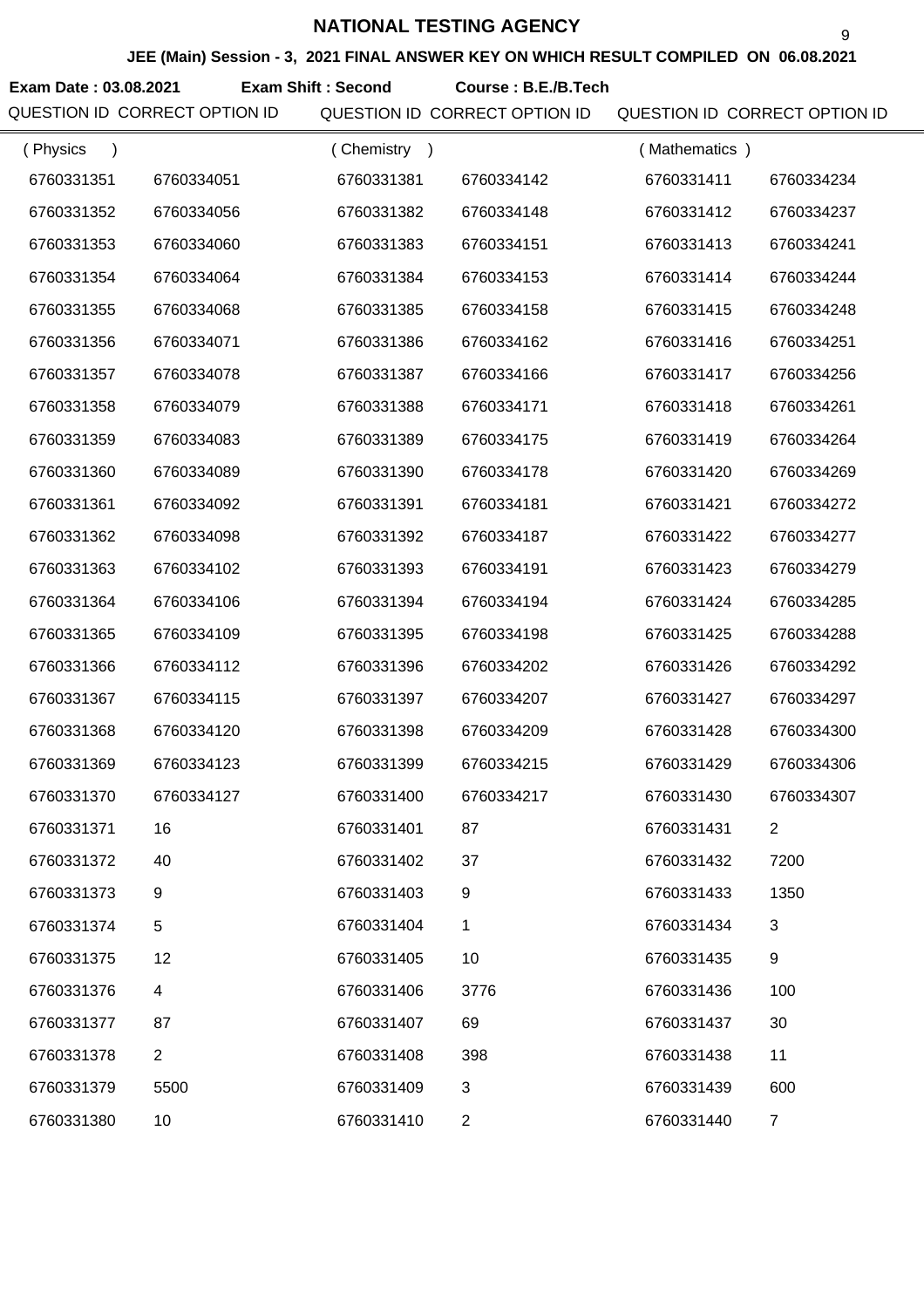**JEE (Main) Session - 3, 2021 FINAL ANSWER KEY ON WHICH RESULT COMPILED ON 06.08.2021**

**Exam Date : 04.08.2021 Course : B.E./B.Tech Exam Shift : First**

QUESTION ID CORRECT OPTION ID QUESTION ID CORRECT OPTION ID QUESTION ID CORRECT OPTION ID

| (Physics<br>$\lambda$ |                | (Chemistry<br>$\rightarrow$ |                | (Mathematics) |                |
|-----------------------|----------------|-----------------------------|----------------|---------------|----------------|
| 6760331531            | 6760334594     | 6760331561                  | 6760334683     | 6760331591    | 6760334772     |
| 6760331532            | 6760334598     | 6760331562                  | 6760334687     | 6760331592    | 6760334775     |
| 6760331533            | 6760334600     | 6760331563                  | 6760334691     | 6760331593    | 6760334781     |
| 6760331534            | 6760334603     | 6760331564                  | 6760334694     | 6760331594    | 6760334786     |
| 6760331535            | 6760334609     | 6760331565                  | 6760334699     | 6760331595    | 6760334789     |
| 6760331536            | 6760334612     | 6760331566                  | 6760334703     | 6760331596    | 6760334794     |
| 6760331537            | 6760334618     | 6760331567                  | 6760334706     | 6760331597    | 6760334797     |
| 6760331538            | 6760334620     | 6760331568                  | 6760334711     | 6760331598    | 6760334801     |
| 6760331539            | 6760334626     | 6760331569                  | 6760334716     | 6760331599    | 6760334803     |
| 6760331540            | 6760334628     | 6760331570                  | 6760334718     | 6760331600    | 6760334810     |
| 6760331541            | 6760334631     | 6760331571                  | 6760334722     | 6760331601    | 6760334812     |
| 6760331542            | 6760334637     | 6760331572                  | 6760334726     | 6760331602    | 6760334817     |
| 6760331543            | 6760334639     | 6760331573                  | 6760334730     | 6760331603    | 6760334819     |
| 6760331544            | 6760334645     | 6760331574                  | 6760334735     | 6760331604    | 6760334824     |
| 6760331545            | 6760334649     | 6760331575                  | 6760334737     | 6760331605    | 6760334827     |
| 6760331546            | 6760334651     | 6760331576                  | 6760334743     | 6760331606    | 6760334833     |
| 6760331547            | 6760334656     | 6760331577                  | 6760334746     | 6760331607    | 6760334836     |
| 6760331548            | 6760334661     | 6760331578                  | 6760334749     | 6760331608    | 6760334839     |
| 6760331549            | 6760334665     | 6760331579                  | 6760334753     | 6760331609    | 6760334843     |
| 6760331550            | 6760334669     | 6760331580                  | 6760334760     | 6760331610    | 6760334850     |
| 6760331551            | 60             | 6760331581                  | 4              | 6760331611    | 25             |
| 6760331552            | 5              | 6760331582                  | 5              | 6760331612    | $\overline{7}$ |
| 6760331553            | $\mathfrak{B}$ | 6760331583                  | 26             | 6760331613    | 56             |
| 6760331554            | 10             | 6760331584                  | 1              | 6760331614    | $\overline{7}$ |
| 6760331555            | 2089           | 6760331585                  | 45             | 6760331615    | 9              |
| 6760331556            | 3              | 6760331586                  | 54             | 6760331616    | 36             |
| 6760331557            | 24             | 6760331587                  | $\overline{2}$ | 6760331617    | 4              |
| 6760331558            | 8              | 6760331588                  | $\mathbf{2}$   | 6760331618    | 5              |
| 6760331559            | 314            | 6760331589                  | 1              | 6760331619    | 3              |
| 6760331560            | 25             | 6760331590                  | 4              | 6760331620    | 4              |